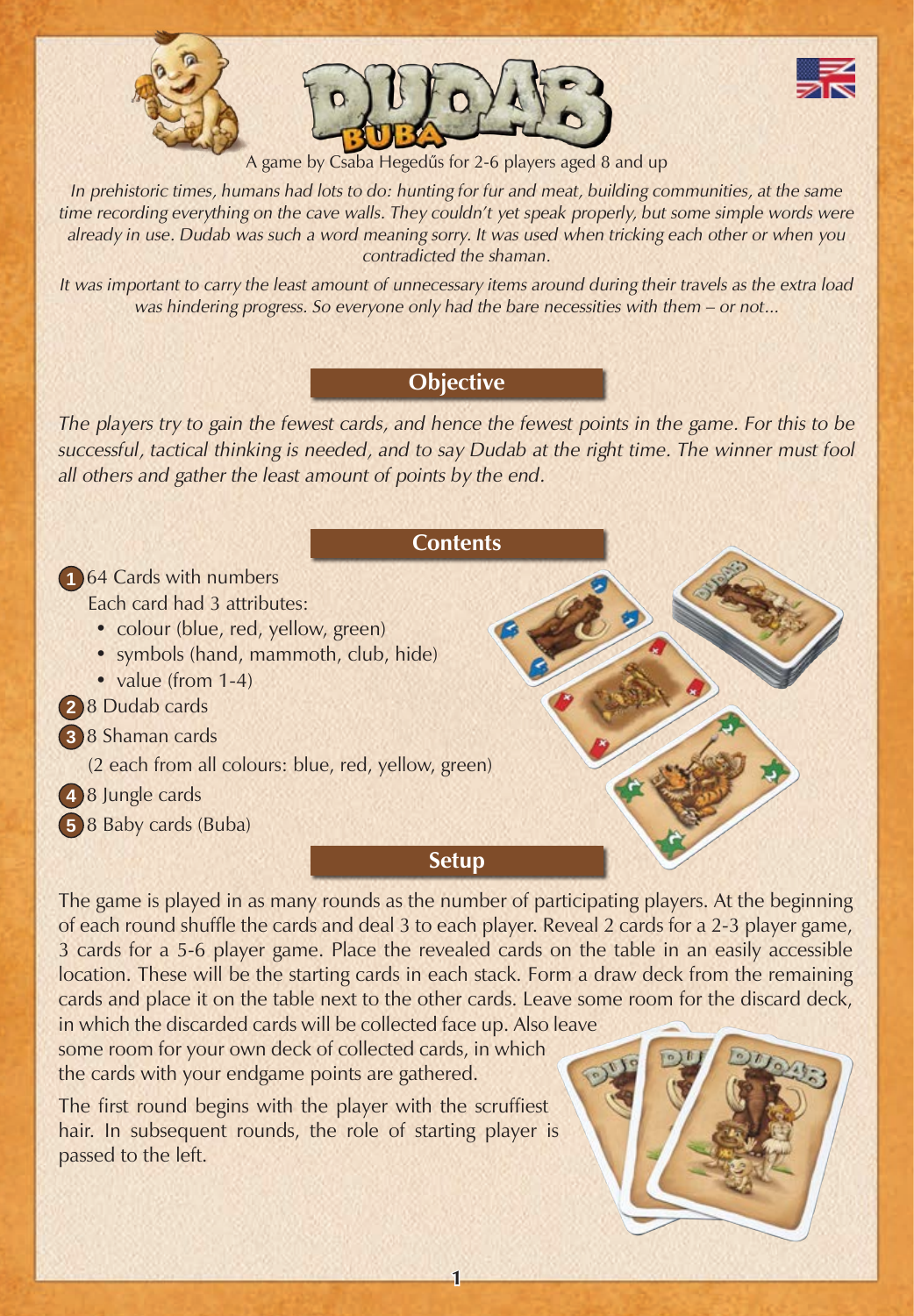## **Playing the game**

The active player may choose one action from the 2 possibilities: Placing a card or drawing a card. Then the player to the left takes a turn.

**During the game, a player may never have less than 2 or more than 5 cards in hand. If a player has less than 2 cards at the end of his turn, he must draw a card; if he has more then 5, then cards must be placed in the players own pile.**

# **Placing cards**

The player may place a card from hand onto one of the columns on the table, partially covering it. Number cards may be played onto a card 1 higher or 1 lower in value, but having different colour and symbol than the previous card. Number cards may be placed onto Shaman cards as long as the colour is the same.

The player may also play Shaman or Dudab cards as long as the placement conforms to the rules (see below). If the played card is the 6th one in a column, then that player must take the first 5 cards of that column and place these in a pile in front of himself. These cards are added up to gain you points at the end of the game. The 6th card that was just played will start the new column. Then the player discards cards from hand until only 2 cards are left. The discarded cards can go to the common discard pile or to your own pile of collected cards. They must all go together, you cannot share them between discard and own pile.

### **Card draw**

If a player cannot or doesn't want to play a card, than he must draw a card. If a player has 5 cards in hand at the start of his turn, he may only draw a card if none can be played. He shows his cards to the other players to demonstrate that none are playable. One card must be discarded to your own pile, then a new card is drawn to make up 5 cards again.

# **Round and game end**

If a player draws the last card in the draw pile, the round is over. This is followed by the scoring phase.

## **Scoring**

All players reveal the cards in their hand. The players score 5 points for each Dudab card in hand, and then these are discarded. All other cards are placed onto your own pile of collected cards.

All players sort their cards according to type. Dudab, Shaman, Jungle, Baby, Number cards.

Scores are calculated in the following way.

**• All Dudab cards are each assigned to a Shaman card. These are discarded with no value.**

**• The remaining Dudab cards are each assigned to a Number card. This card will be worth its value but with a negative sign.**

**• If there are more Shaman cards then Dudab cards, than each unassigned Shaman is worth 5 points.**

**2**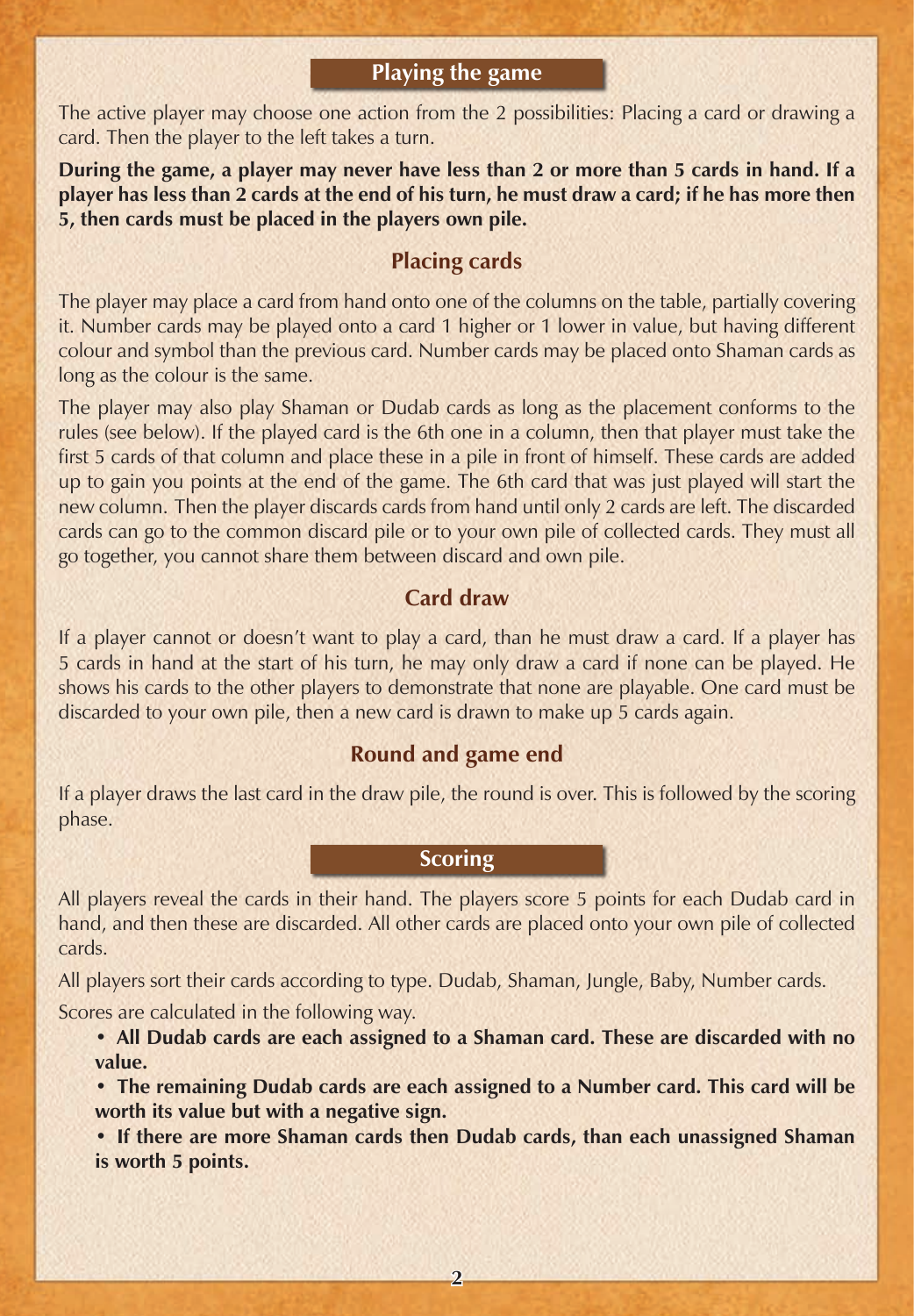• You must attach all remaining Number cards with the lowest value to the first Jungle card, then the cards with the second lowest value to the second Jungle card, and so on. These Jungle cards and number cards are also discarded.

- The remaining Jungle cards are discarded without value.
- Baby cards are scored according to the numbers collected. 1/2/3/4/5/6/7/8 Baby cards are worth 1/3/6/11/19/32/51/81 negative points.

**• All remaining Number cards are worth points according to their values (between +1 and +4).**

*Note: In case the number of Jungle cards is greater than the types of Number cards, then any remaining Shaman cards may also be discarded in this way if not all were assigned to Dudab cards.*

The players record their scores from this round and a new round begins. If this was the last round, then all previously recorded scores are also totalled up. The player with the fewest points wins. In case of a tie the victory is shared.





Each Number card has 3 attributes: colour (red  $\bigcirc$ , blue  $\bigcirc$ , green  $\bigcirc$ , yellow  $\bigcirc$ ), symbols (hand  $\psi$ , mammoth , club  $\psi$ , hide  $\psi$ ), value (1, 2, 3, 4).

Number cards may be played onto:



another Number card with a value 1 more or 1 less then itself, having a differing colour and symbol – you can only follow a 1-card with a 2, follow a 4 with a value 3 Number card;



a previously placed (or a starting) Shaman card, as long as the colours match;

|--|

a Dudab card drawn at the start of the game, in which case any Number card may be placed;

or a Dudab card played by another player, as long as we can match the requested attribute.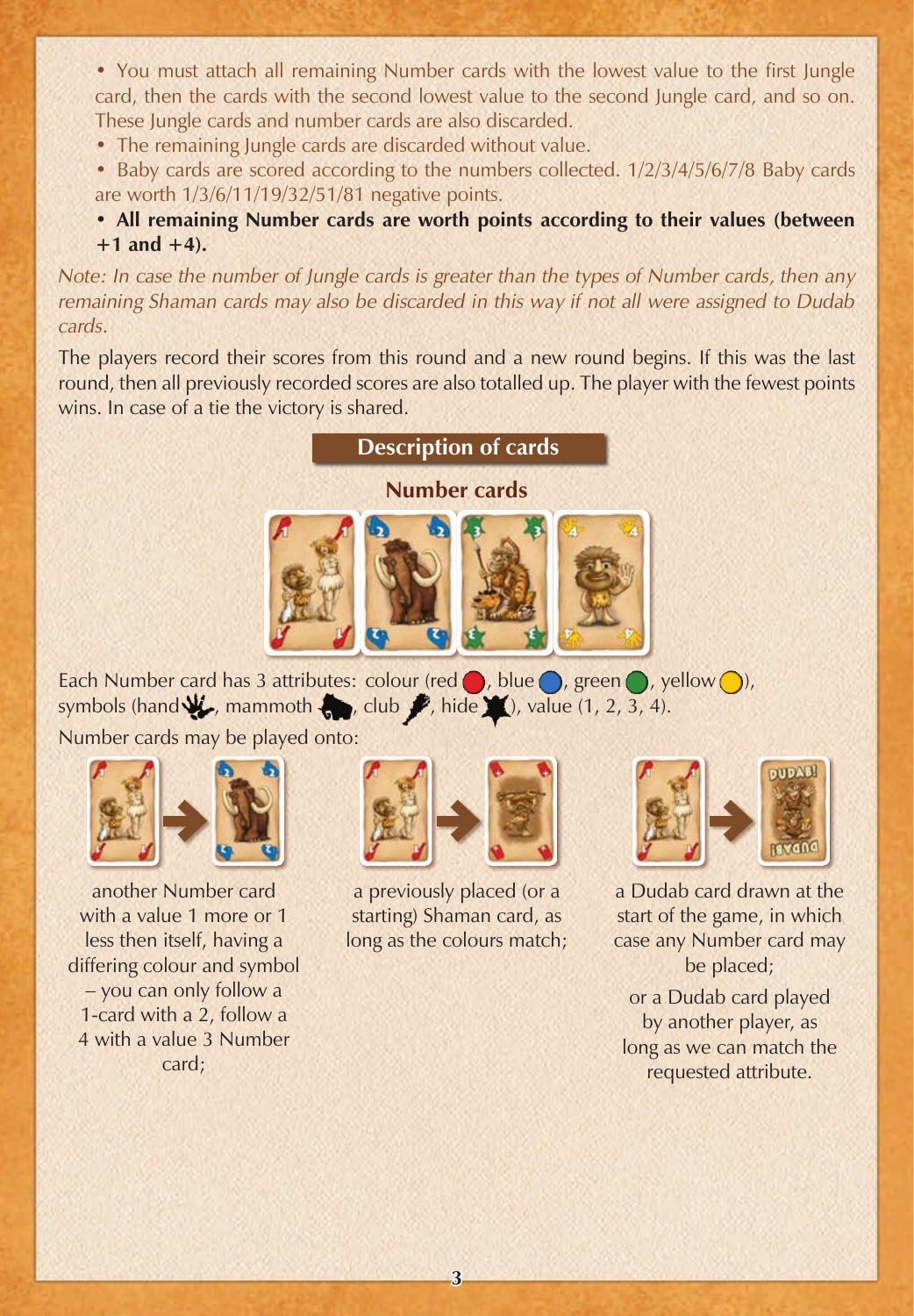#### **Shaman cards**



Shaman cards only have colour as the single attribute (red, blue, green, yellow). Shaman cards may be played onto a Number card of the same colour; or onto a Dudab card, as long as the previous player requested the colour of the Shaman card. When someone plays a Shaman card, the next player must react to this by:

• playing another Shaman card of any colour, forcing the next player to react in turn,

• playing a Dudab card – in which case the player playing the Dudab may call for a card,

• or by drawing a card, revealing it on the top of the discard pile, and drawing as many cards to hand as the value of the revealed card. If a non-number card was revealed, they keep drawling until a Number card is found.

*Important: If, after drawing cards the player has more than 5 cards in hand, he must then choose cards and place these into the personal collection pile, so that only 5 remains.* 





#### **Dudab cards**

 Dudab is a special card that may be played at any time in your turn, even when someone has played a Dudab previously and requested a card. The player placing the Dudab card may request a card, for which he will define either the colour, value or symbol. No other cards may be played until this request is met. The requested card is played onto the Dudab card! It may happen that the player that placed the Dudab may have to play a card onto it if the others could not play anything. The requirement to play a card on the Dudab applies to all players until met. Once the request is met, the game continues as before. If a player cannot meet the request, he must show his cards to the others, and then draw a card. If he already has 5 cards in hand, then one of them must be discarded to his own pile and then draw a new card.

If a Dudab was played as the 5th card in a column, then the player that plays the requested card will take the first 5 cards, and the requested card will be the first card in the new column.

**4**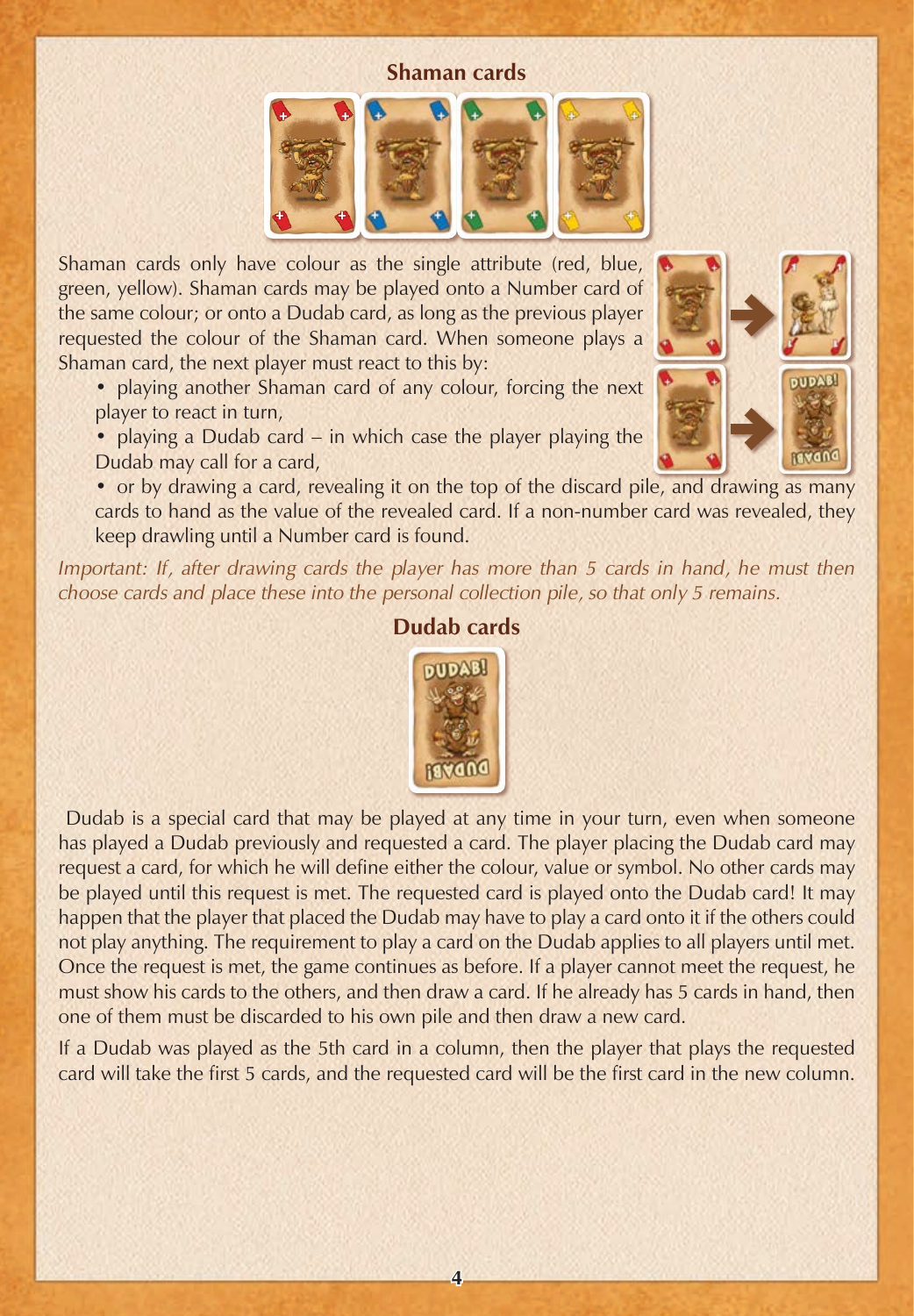#### **Jungle card**

**1st expansion, only add these once the basic game runs flawlessly!**



If a player draws a Jungle card, it must be placed sideways on the last card of a column, regardless of how many cards are already in the column. If the column has 5 cards already when the Jungle card is placed, the player doesn't get to pick up the column, as it doesn't trigger that action. After placing the Jungle card, the players get to play as many cards below it as are already above it. If a player plays a card in such a column, and this results in more cards below the Jungle card then above it, that player must pick up all cards in that column, including the Jungle card, and the last played card will be the first card in the new column.

*Important: You may only place a Jungle card in a column that doesn't contain any Jungle cards yet!*

*Note: If a player draws a jungle card and cannot legally place it in any column, as all of them already have one, that player discards that card and doesn't have to draw a new card, unless he only has 1 card left at the end of his turn.*



If a Jungle card is placed in a column, then similar cards to the above cards must also go below it: at least one attribute (colour, number or symbol) must match in the equidistant card above and below the Jungle card.

*Example: If 2 cards above the Jungle card there is a red hide card with a number 3, then the second card below the Jungle card must either be red, have a number 3 or have a hide symbol.*

In addition to these rules, the normal placement rules still apply when playing cards below the Jungle card; that is all attributes must differ from the card above it, and the value must be above or below by exactly 1.

 If the Jungle card is placed on a column containing a shaman card, then at the same distance below the Jungle card you may only play another shaman card, but its colour may be different from the mirrored card.

If the Jungle card is placed on a column containing a Dudab card, then at the same distance below the Jungle card you may only place another Dudab card.

Below a Jungle card, you may also play a Dudab card instead of any other card, just as in the base game, but may not call for another card. Any card may be played on a Dudab card, as long as the mirroring rules of the Jungle cards are adhered to.

**5**